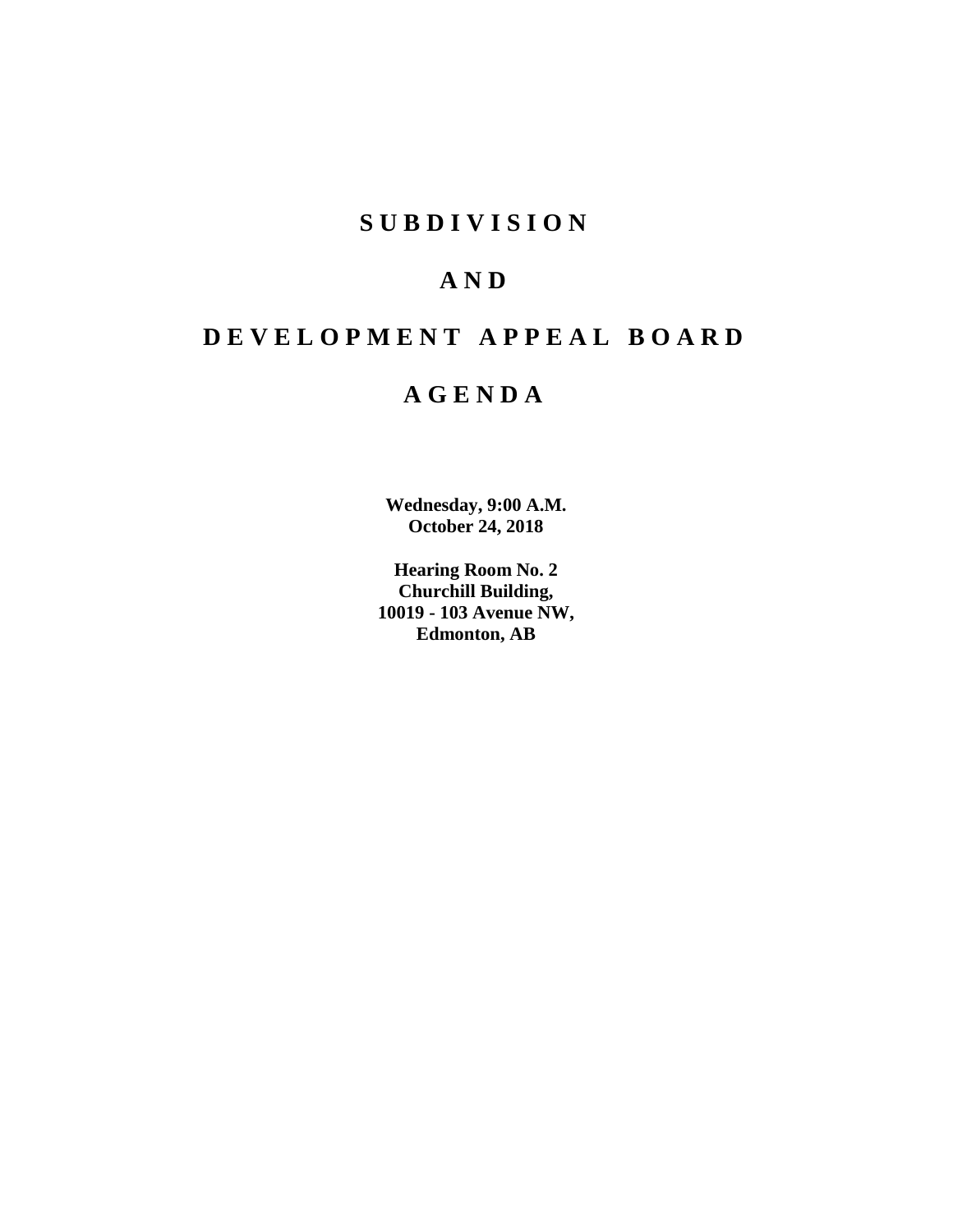## **SUBDIVISION AND DEVELOPMENT APPEAL BOARD HEARING ROOM NO. 2**

|   |             | $9:00$ A.M. SDAB-D-18-171 | Change the use from a Health Service to<br>Cannabis Retail Sales<br>9629 - 82 Avenue NW<br>Project No.: 287111261-001 |
|---|-------------|---------------------------|-----------------------------------------------------------------------------------------------------------------------|
|   |             |                           |                                                                                                                       |
| H | $1:30$ P.M. | SDAB-D-18-172             | Construct exterior alterations to a Single<br>Detached House (additional driveway)                                    |
|   |             |                           | 4131 - Cameron Heights Point NW<br>Project No.: 258185317-005                                                         |
|   |             |                           |                                                                                                                       |

*NOTE: Unless otherwise stated, all references to "Section numbers" refer to the authority under the Edmonton Zoning Bylaw 12800.*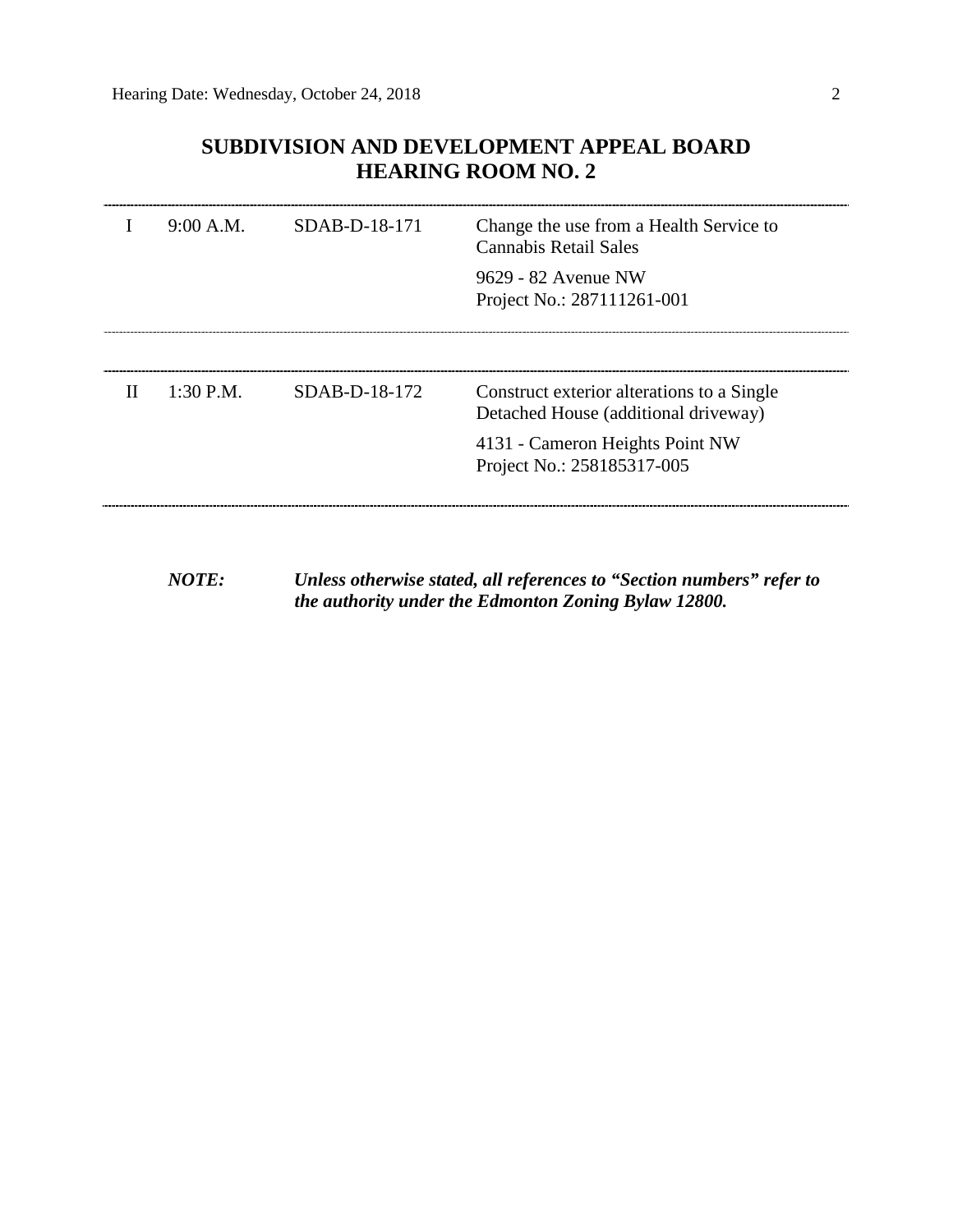| ITEM I: 9:00 A.M. |       |                                                      |  |         |                 | FILE: SDAB-D-18-171                                              |  |
|-------------------|-------|------------------------------------------------------|--|---------|-----------------|------------------------------------------------------------------|--|
|                   |       |                                                      |  |         |                 | AN APPEAL FROM THE DECISION OF THE DEVELOPMENT OFFICER           |  |
|                   |       | <b>APPELLANT:</b>                                    |  |         |                 |                                                                  |  |
|                   |       | <b>APPLICATION NO.:</b>                              |  |         | 287111261-001   |                                                                  |  |
|                   |       | <b>APPLICATION TO:</b>                               |  |         |                 | Change the use from a Health Service to<br>Cannabis Retail Sales |  |
|                   |       | <b>DECISION OF THE</b><br>DEVELOPMENT AUTHORITY:     |  | Refused |                 |                                                                  |  |
|                   |       | <b>DECISION DATE:</b>                                |  |         |                 | September 18, 2018                                               |  |
|                   |       | <b>DATE OF APPEAL:</b>                               |  |         | October 2, 2018 |                                                                  |  |
|                   |       | <b>MUNICIPAL DESCRIPTION</b><br>OF SUBJECT PROPERTY: |  |         |                 | 9629 - 82 Avenue NW                                              |  |
|                   |       | <b>LEGAL DESCRIPTION:</b>                            |  |         |                 | Plan 4575S Blk 12 Lot 9                                          |  |
|                   | ZONE: |                                                      |  |         |                 | <b>CB2-General Business Zone</b>                                 |  |
|                   |       | <b>OVERLAY:</b>                                      |  |         |                 | Main Streets Overlay                                             |  |
|                   |       | STATUTORY PLAN:                                      |  |         |                 | Strathcona Area Redevelopment Plan                               |  |
|                   |       |                                                      |  |         |                 |                                                                  |  |

## *Grounds for Appeal*

The Appellant provided the following reasons for appealing the decision of the Development Authority:

- 1. The actual distance between the boundary of 9629 82 Avenue and Mill Creek Public School is more than 200m rather than the 199m ascribed to it by the City. The proposed use is a permitted use and there are no variances required — see Sections  $640(2)(b)(i)$  and  $642(1)$  of the Municipal Government Act ("MGA") and Sections 11.1.e and 12.3 of the Edmonton Zoning Bylaw 12800.
- 2. In the alternative, if the separation between the lot boundaries of the subject site and the school is 199m, then, the Appellant respectfully requests that the SDAB use its variance power to grant a 1m variance in the required separation distance for the following reasons:
	- a. a 1m difference between 200m and 199m is *de minimis*;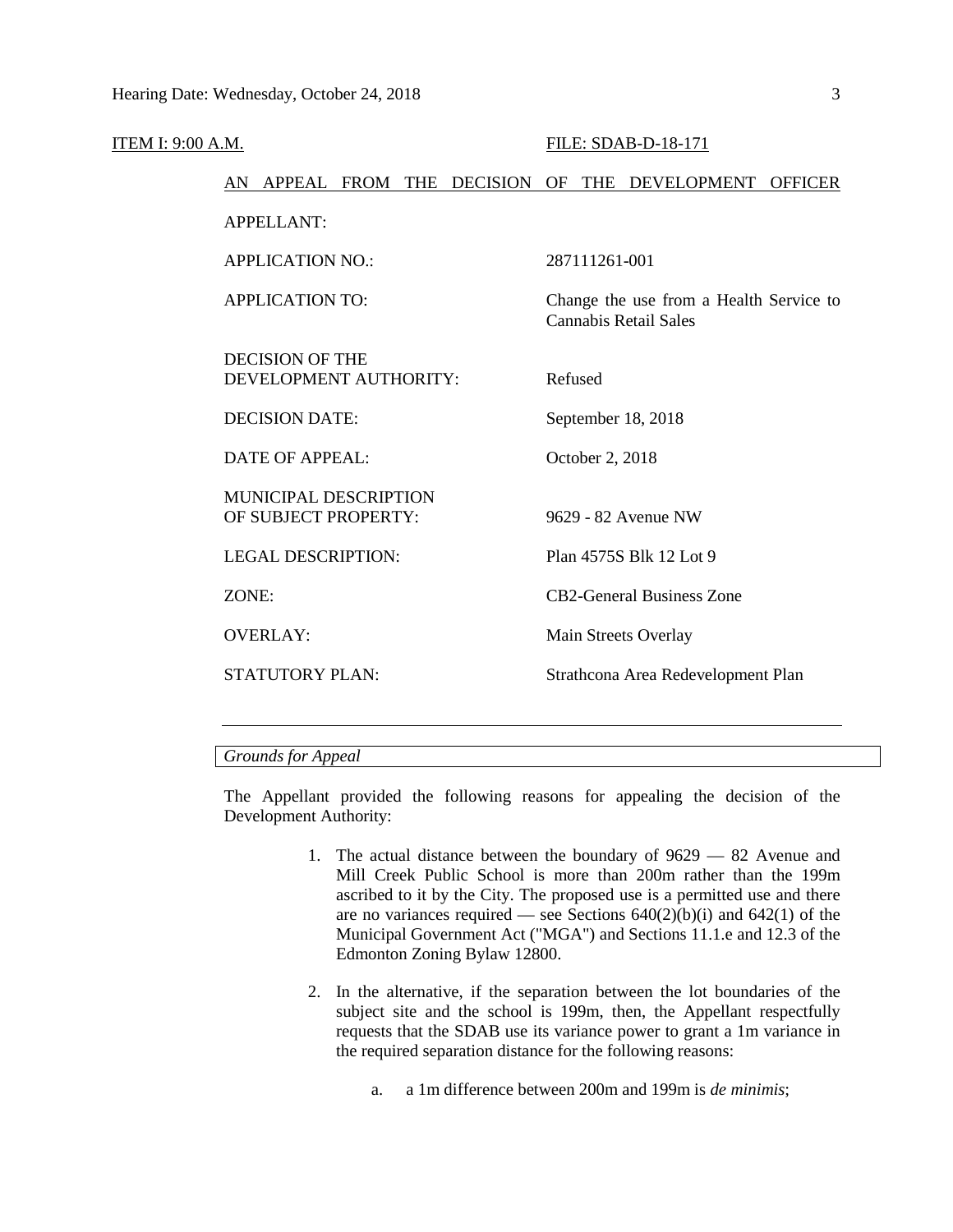- b. the distance between the school building and the subject building is greater than 200m;
- c. the travelling distance between the school boundary and the front door access to the subject premises is greater than 200m;
- d. there is no visibility from the school boundary to the subject premises;
- e. the proposed development is located in an existing building in a small commercial area located on both sides of Whyte Avenue immediately west of 96 Street which is an appropriate area for the type of development proposed;
- f. the proposed development would not unduly interfere with the amenities of the neighbourhood or materially interfere with or affect the usage or value of neighbouring parcels of land and the proposed development conforms with the use prescribed for the land and building in the Zoning Bylaw — s.  $687(3)(d)$ MGA.
- 3. Such further and other grounds as may be determined from reviewing the file.

### *General Matters*

## **Appeal Information:**

#### **The Appellant requested this appeal be heard on September 20, 2018.**

The *Municipal Government Act*, RSA 2000, c M-26 states the following:

#### **Grounds for Appeal**

**685(1)** If a development authority

- (a) fails or refuses to issue a development permit to a person,
- (b) issues a development permit subject to conditions, or
- (c) issues an order under section 645,

the person applying for the permit or affected by the order under section 645 may appeal to the subdivision and development appeal board.

## **Appeals**

**686(1)** A development appeal to a subdivision and development appeal board is commenced by filing a notice of the appeal, containing reasons, with the board,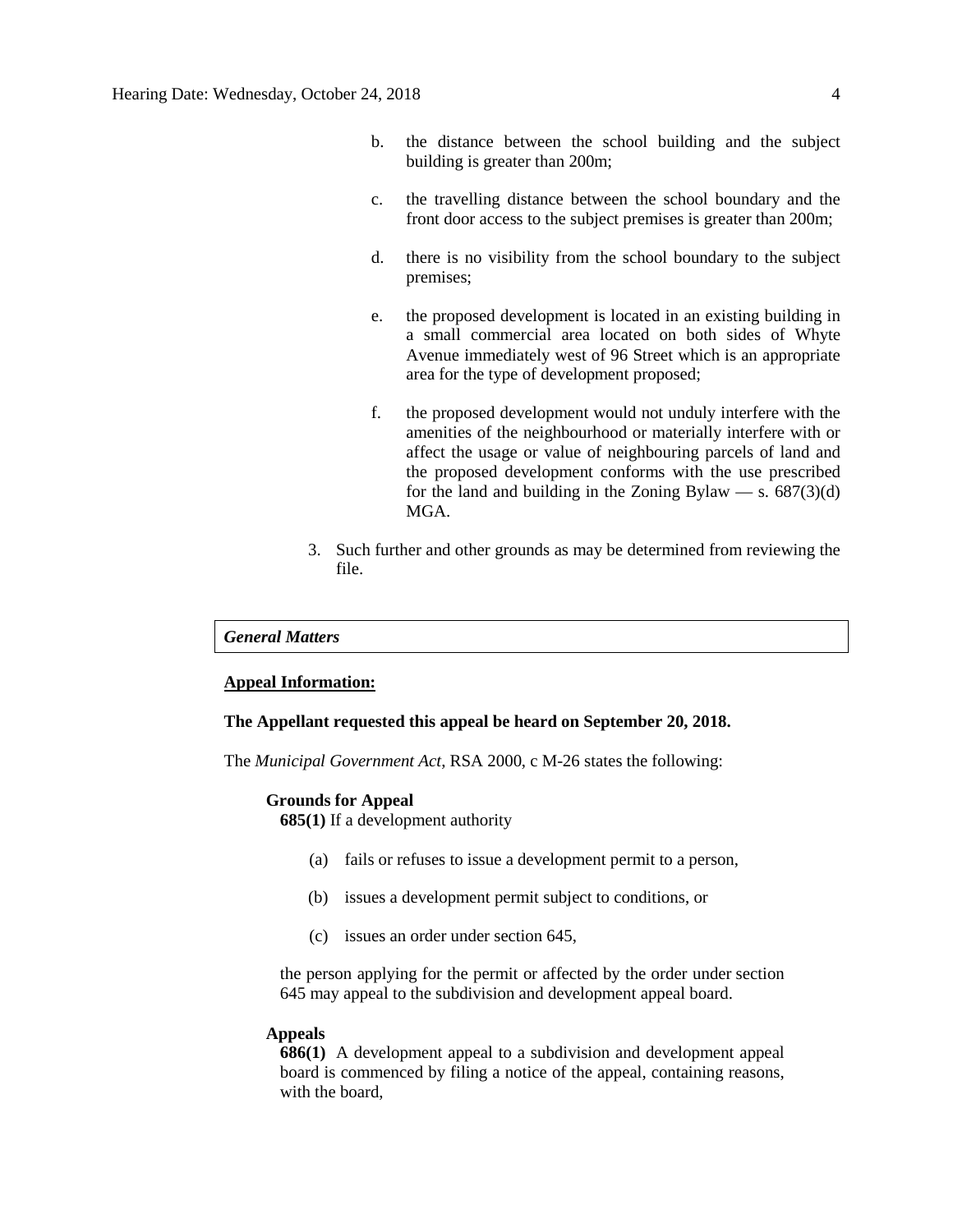- (a) in the case of an appeal made by a person referred to in section 685(1)
	- (i) with respect to an application for a development permit,
		- (A) within 21 days after the date on which the written decision is given under section 642, […]

#### **Hearing and Decision**

**687(3)** In determining an appeal, the subdivision and development appeal board

…

- (a.1) must comply with the land use policies;
- (a.2) subject to section 638, must comply with any applicable statutory plans;
- (a.3) subject to clauses (a.4) and (d), must comply with any land use bylaw in effect;
- (a.4) must comply with the applicable requirements of the regulations under the Gaming, Liquor and Cannabis Act respecting the location of premises described in a cannabis licence and distances between those premises and other premises;
	- …
	- (c) may confirm, revoke or vary the order, decision or development permit or any condition attached to any of them or make or substitute an order, decision or permit of its own;
	- (d) may make an order or decision or issue or confirm the issue of a development permit even though the proposed development does not comply with the land use bylaw if, in its opinion,
		- (i) the proposed development would not
			- (A) unduly interfere with the amenities of the neighbourhood, or
			- (B) materially interfere with or affect the use, enjoyment or value of neighbouring parcels of land,

#### and

(ii) the proposed development conforms with the use prescribed for that land or building in the land use bylaw.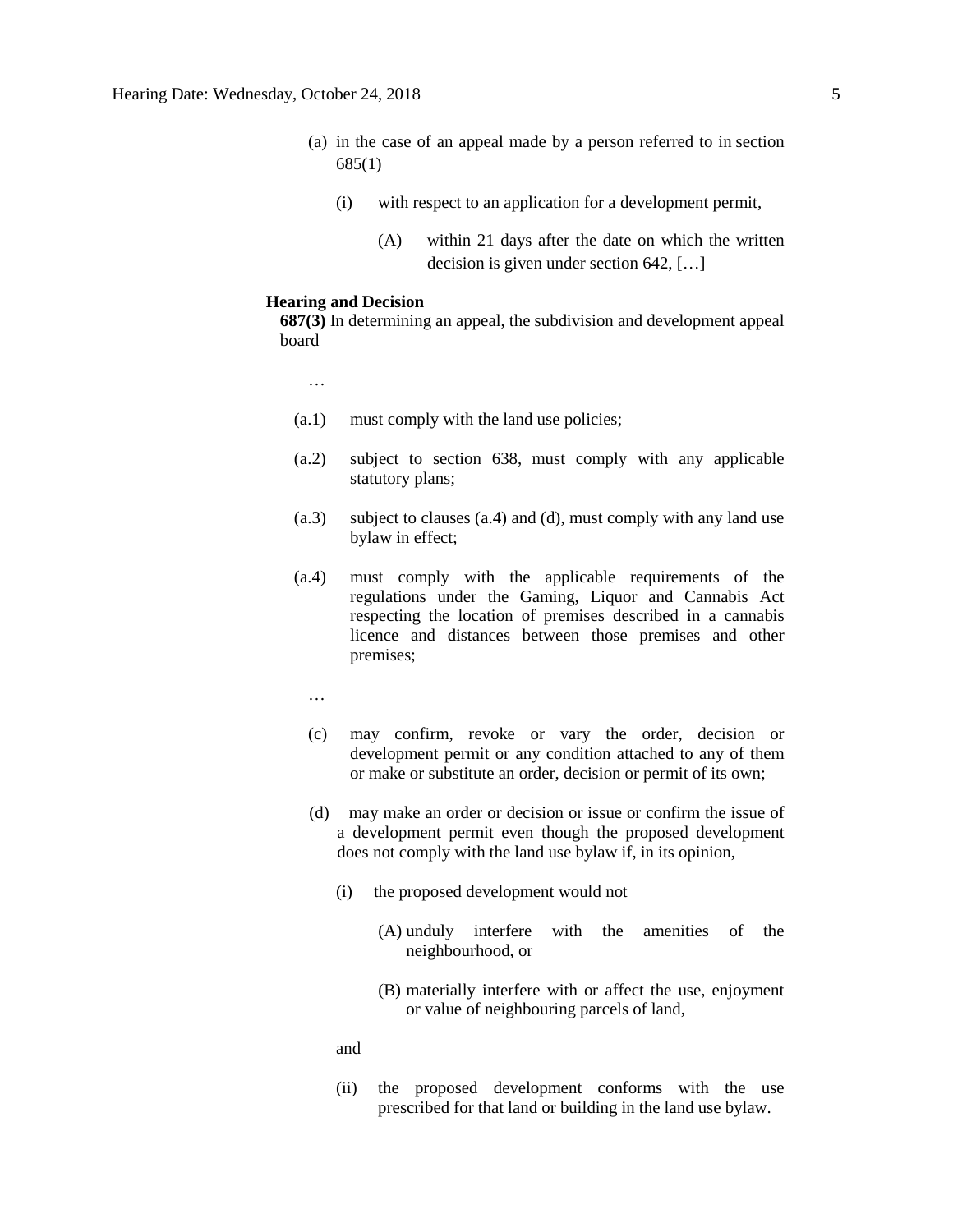## **General Provisions from the** *Edmonton Zoning Bylaw:*

Under section 340.2(6), **Cannabis Retail Stores** is a **Permitted Use** in the (CB2) General Business Zone.

Under section 7.4(9), **Cannabis Retail Stores** means:

development used for the retail sale of Cannabis that is authorized by provincial or federal legislation. This Use may include retail sales of Cannabis accessories. This Use does not include Cannabis Production and Distribution.

Under section 6.1, **Cannabis** means:

a cannabis plant and anything referred to in subsection (a) of this definition but does not include anything referred to in subsection (b) of this definition:

- a. Cannabis includes:
	- i. any part of a cannabis plant, including the phytocannabinoids produced by, or found in, such a plant, regardless of whether that part has been processed or not, other than a part of the plant referred to in subsection (b) of this definition.
	- ii. any substance or mixture of substances that contains or has on it any part of such a plant;
	- iii. any substance that is identical to any phytocannabinoid produced by, or found in, such a plant, regardless of how the substance was obtained.
- b. Notwithstanding subsection (a) of this definition, Cannabis does not include:
	- i. a non-viable seed of a cannabis plant;
	- ii. a mature stalk, without any leaf, flower, seed or branch, of such plant;
	- iii. fibre derived from a stalk referred in subsection (b)(ii) of this definition; and
	- iv. the root or any part of the root of such a plant.

Under section 7.8(9), **Private Education Services** means:

development for instruction and education which is not maintained at public expense and which may or may not offer courses of study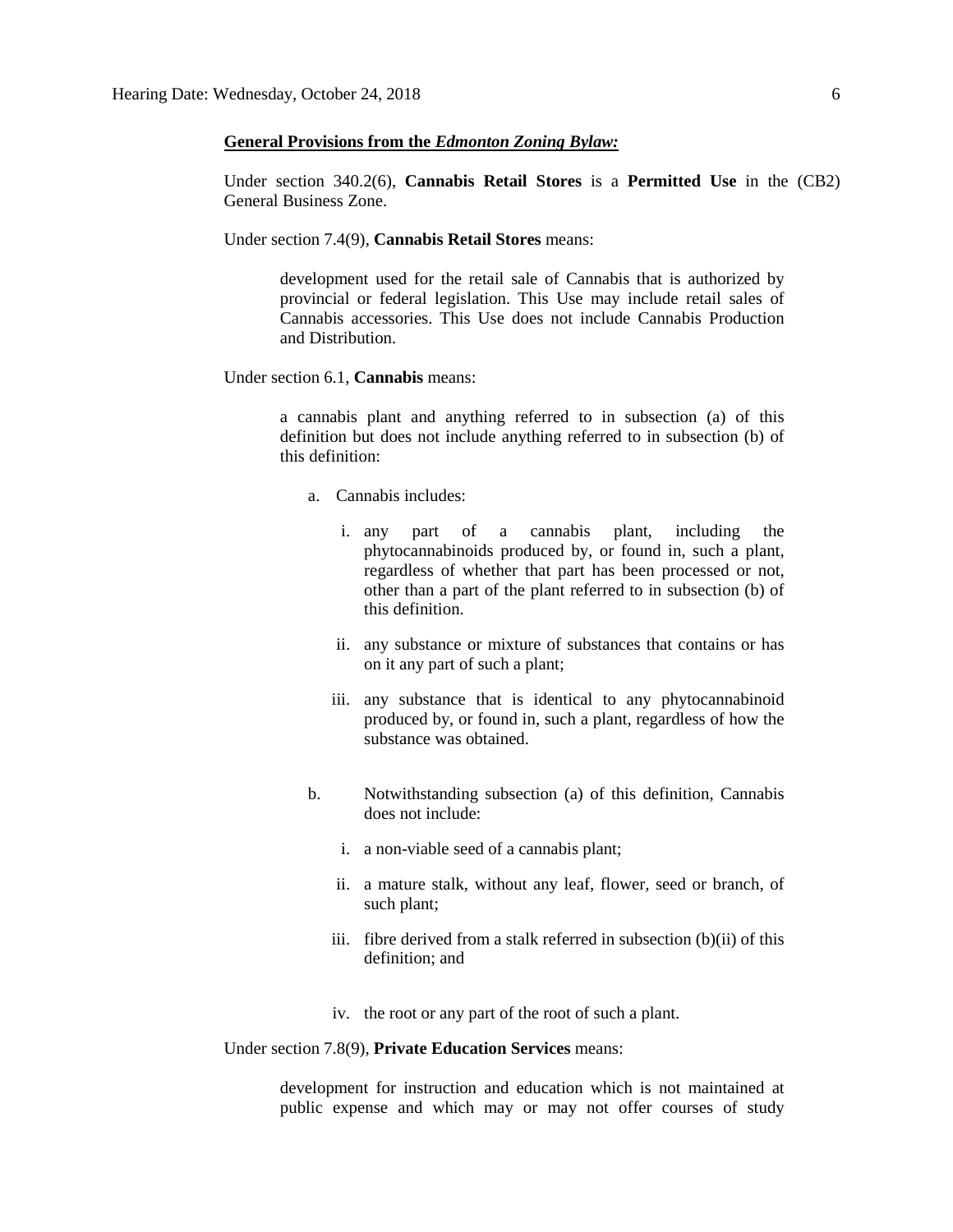equivalent to those offered in a public school or private instruction as a Home Based Business. This Use includes dormitory and Accessory buildings. This Use does not include Commercial Schools.

#### Under section 7.8(11), **Public Education Services** means:

development which is publicly supported or subsidized involving public assembly for educational, training or instruction purposes, and includes the administration offices required for the provision of such services on the same Site. This Use includes public and separate schools, community colleges, universities, and technical and vocational schools, and their administrative offices. This Use does not include Private Education Services and Commercial Schools.

Under section 6.1, **Site** means "an area of land consisting of one or more abutting Lots."

### Section 340.1 states that the **General Purpose** of the **(CB2) General Business Zone** is:

to provide for businesses that require large Sites and a location with good visibility and accessibility along, or adjacent to, major public roadways.

## Section 819.1 states that the **General Purpose** of the **Main Streets Overlay** is:

to encourage and strengthen the pedestrian-oriented character of Edmonton's main street commercial areas that are located in proximity to residential and transit-oriented areas, by providing visual interest, transparent storefront displays, and amenities for pedestrians.

## *Section 70 - Cannabis Retail Sales regulations*

- 1. Any Cannabis Retail Sales shall not be located less than 200 m from any other Cannabis Retail Sales. For the purposes of this subsection only:
	- a. the [200 m](javascript:void(0);) separation distance shall be measured from the closest point of the Cannabis Retail Sales Use to the closest point of any other approved Cannabis Retail Sales Use;
	- b. A Development Officer shall not grant a variance to reduce the separation distance by more than [20 m](javascript:void(0);) in compliance with [Section 11;](https://webdocs.edmonton.ca/InfraPlan/zoningbylaw/ZoningBylaw/Part1/Administrative/11__Authority_and_Responsibility_of_the_Development_Officer.htm) and
	- c. The issuance of a Development Permit which contains a variance to separation distance as described in 70(1)b shall be issued as a Class B Discretionary Development.
- **2. Any Site containing a Cannabis Retail Sales shall not be located less than [200 m](javascript:void(0);) from any Site being used for a public library, or for public**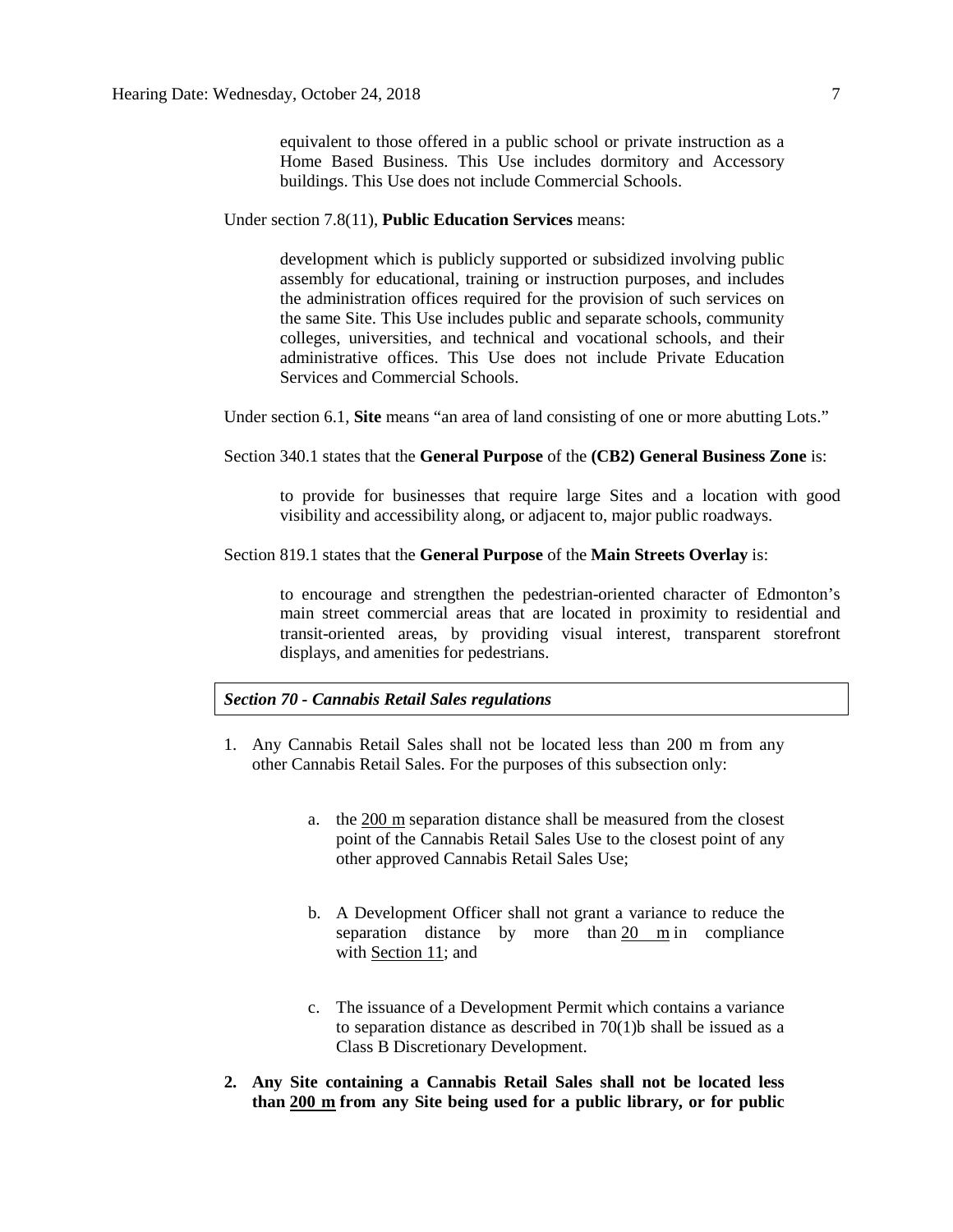**or private education at the time of the application for the Development Permit for the Cannabis Retail Sales. For the purposes of this subsection only:**

- **a. the [200 m](javascript:void(0);) separation distance shall be measured from the closest point of the subject Site boundary to the closest point of another Site boundary, and shall not be measured from Zone boundaries or from the edges of structures;**
- **b. the term "public library" is limited to the collection of literary, artistic, musical and similar reference materials in the form of books, manuscripts, recordings and films for public use, and does not include private libraries, museums or art galleries; and**
- **c. the term "public or private education" is limited to elementary through to high schools inclusive only, and does not include dance schools, driving schools or other Commercial Schools.**
- 3. Any Site containing a Cannabis Retail Sales shall not be located less than [100 m](javascript:void(0);) from any Site being used for Community Recreation Services Use, a community recreation facility, a provincial health care facility, as public lands, or any Site that is designated as school reserve or municipal and school reserve at the time of the application for the Development Permit for the Cannabis Retail Sales. For the purposes of this subsection only:
	- a. the [100 m](javascript:void(0);) separation distance shall be measured from the closest point of the subject Site boundary to the closest point of another Site boundary, and shall not be measured from Zone boundaries or from the edges of structures;
	- b. the term "community recreation facilities" means indoor municipal facilities used primarily by members of the public to participate in recreational activities conducted at the facilities, as per the Municipal Government Act; and
	- c. the term "public lands" is limited to Sites zoned AP, and Sites zoned A.

## **4. Notwithstanding [Section 11](https://webdocs.edmonton.ca/InfraPlan/zoningbylaw/ZoningBylaw/Part1/Administrative/11__Authority_and_Responsibility_of_the_Development_Officer.htm) of this Bylaw, a Development Officer shall not grant a variance to subsection 70(2) or 70(3).**

- 5. Cannabis Retail Sales shall include design elements that readily allow for natural surveillance to promote a safe urban environment, where applicable and to the satisfaction of the development officer, including the following requirements:
	- a. customer access to the store is limited to a store front that is visible from the street other than a Lane, or a shopping centre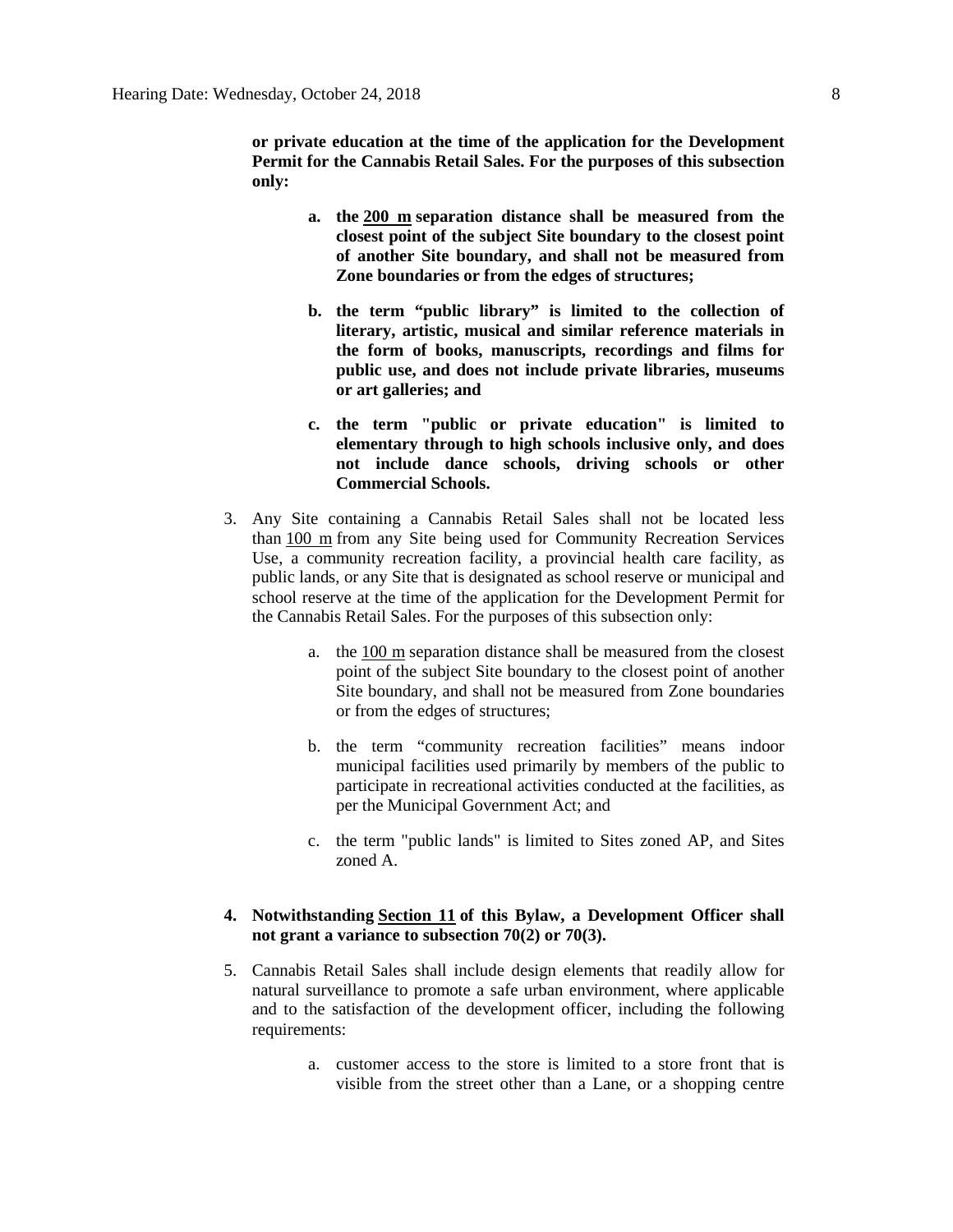parking lot, or a mall access that allows visibility from the interior of the mall into the store;

- b. the exterior of all stores shall have ample transparency from the street;
- c. Any outdoor lighting shall be designed to ensure a well-lit environment for pedestrians and illumination of the property; and
- d. Landscaping shall be low-growing shrubs or deciduous trees with a high canopy at maturity to maintain natural surveillance.
- 6. The Development Officer shall impose a condition on any Development Permit issued for Cannabis Retail Sales requiring that the development:
	- a. shall not commence until authorized by and compliant with superior legislation; and
	- b. must commence within nine (9) months of the date of approval of the Development Permit.
- 7. For the purposes of Section 70(6), development commences when the Cannabis Retail Sales Use is established or begins operation.

## **Development Officer's Determination**

The proposed Cannabis Retail Store does not comply with the minimum setback requirement from a public education facility (Mill Creek School) (Section 70.2):

Required Setback: 200m

Proposed Setback: 199m

Deficient by 1m

Under Section 70.4 of the Zoning Bylaw, the Development Officer is prohibited from granting a variance to the minimum setback to allow for the proposed Cannabis Retail Store.

## Notice to Applicant/Appellant

Provincial legislation requires that the Subdivision and Development Appeal Board issue its official decision in writing within fifteen days of the conclusion of the hearing.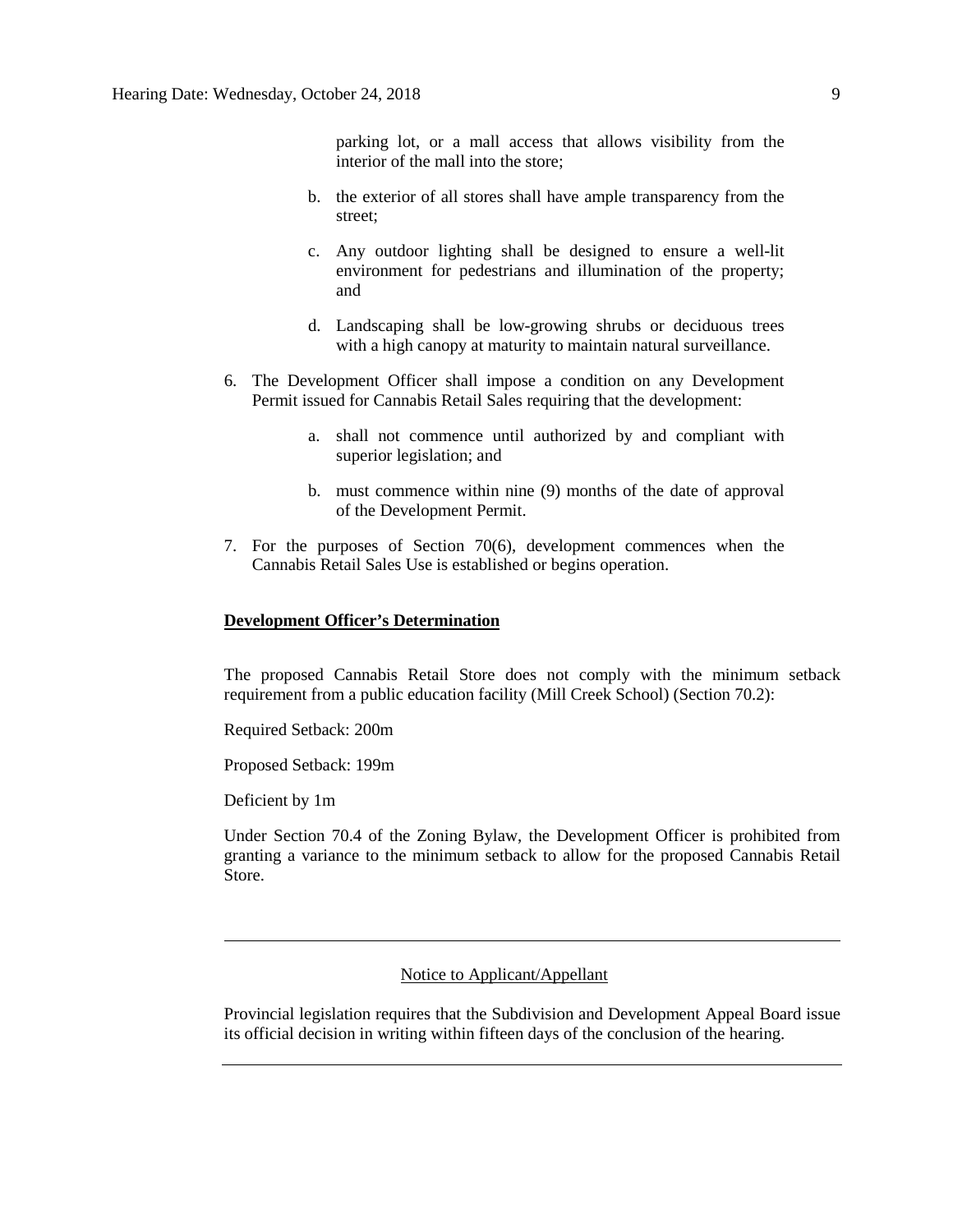| <b>Imonton</b>                                                                                                                                                                  |                   | <b>Application for</b> |                                                    | Project Number: 287111261-001<br><b>Application Date:</b><br>Printed:<br>Page:                                                 | <b>JUL 10, 2018</b><br>October 2, 2018 at 3:01 PM<br>1 of 1 |  |  |  |
|---------------------------------------------------------------------------------------------------------------------------------------------------------------------------------|-------------------|------------------------|----------------------------------------------------|--------------------------------------------------------------------------------------------------------------------------------|-------------------------------------------------------------|--|--|--|
| <b>Major Development Permit</b>                                                                                                                                                 |                   |                        |                                                    |                                                                                                                                |                                                             |  |  |  |
| This document is a Development Permit Decision for the development application described below.                                                                                 |                   |                        |                                                    |                                                                                                                                |                                                             |  |  |  |
| Applicant                                                                                                                                                                       |                   | 9629 - 82 AVENUE NW    | Property Address(es) and Legal Description(s)      |                                                                                                                                |                                                             |  |  |  |
| Plan 4575S Blk 12 Lot 9                                                                                                                                                         |                   |                        |                                                    |                                                                                                                                |                                                             |  |  |  |
|                                                                                                                                                                                 |                   |                        | <b>Specific Address(es)</b>                        |                                                                                                                                |                                                             |  |  |  |
|                                                                                                                                                                                 |                   |                        | Suite:<br>9629 - 82 AVENUE NW                      |                                                                                                                                |                                                             |  |  |  |
|                                                                                                                                                                                 |                   |                        | Entryway: 9629 - 82 AVENUE NW                      |                                                                                                                                |                                                             |  |  |  |
|                                                                                                                                                                                 |                   |                        | Building: 9629 - 82 AVENUE NW                      |                                                                                                                                |                                                             |  |  |  |
| <b>Scope of Application</b>                                                                                                                                                     |                   |                        |                                                    |                                                                                                                                |                                                             |  |  |  |
| To change the use from a Health Service to Cannabis Retail Sales.                                                                                                               |                   |                        |                                                    |                                                                                                                                |                                                             |  |  |  |
| <b>Permit Details</b>                                                                                                                                                           |                   |                        |                                                    |                                                                                                                                |                                                             |  |  |  |
| Class of Permit: Class A                                                                                                                                                        |                   |                        | Contact Person:                                    |                                                                                                                                |                                                             |  |  |  |
| Gross Floor Area (sq.m.):                                                                                                                                                       |                   |                        | Lot Grading Needed?: N                             |                                                                                                                                |                                                             |  |  |  |
| New Sewer Service Required: N                                                                                                                                                   |                   |                        | NumberOfMainFloorDwellings:                        |                                                                                                                                |                                                             |  |  |  |
| Site Area (sq. m.):                                                                                                                                                             |                   |                        | Stat. Plan Overlay/Annex Area: Main Street Overlay |                                                                                                                                |                                                             |  |  |  |
| I/We certify that the above noted details are correct.                                                                                                                          |                   |                        |                                                    |                                                                                                                                |                                                             |  |  |  |
| Applicant signature:                                                                                                                                                            |                   |                        |                                                    |                                                                                                                                |                                                             |  |  |  |
| <b>Development Application Decision</b><br>Refused<br>Issue Date: Sep 18, 2018 Development Authority: WELCH, IMAI<br><b>Reason for Refusal</b><br>Creek School) (Section 70.2): |                   |                        |                                                    | The proposed Cannabis Retail Store does not comply with the minimum setback requirement from a public education facility (Mill |                                                             |  |  |  |
| Required Setback: 200m<br>Proposed Setback: 199m<br>Deficient by 1m                                                                                                             |                   |                        |                                                    |                                                                                                                                |                                                             |  |  |  |
| to allow for the proposed Cannabis Retail Store.                                                                                                                                |                   |                        |                                                    | Under Section 70.4 of the Zoning Bylaw, the Development Officer is prohibited from granting a variance to the minimum setback  |                                                             |  |  |  |
| <b>Rights of Appeal</b>                                                                                                                                                         |                   |                        |                                                    |                                                                                                                                |                                                             |  |  |  |
| through 689 of the Municipal Government Act.                                                                                                                                    |                   |                        |                                                    | The Applicant has the right of appeal within 21 days after the date on which the decision is made, as outlined in Section 683  |                                                             |  |  |  |
| Fees                                                                                                                                                                            |                   |                        |                                                    |                                                                                                                                |                                                             |  |  |  |
|                                                                                                                                                                                 | <b>Fee Amount</b> | <b>Amount Paid</b>     | Receipt#                                           | <b>Date Paid</b>                                                                                                               |                                                             |  |  |  |
| Major Dev. Application Fee                                                                                                                                                      | \$5,600.00        | \$5,600.00             | 05172848                                           | Jul 10, 2018                                                                                                                   |                                                             |  |  |  |
| Total GST Amount:                                                                                                                                                               | \$0.00            |                        |                                                    |                                                                                                                                |                                                             |  |  |  |
| <b>Totals for Permit:</b>                                                                                                                                                       | \$5,600.00        | \$5,600.00             |                                                    |                                                                                                                                |                                                             |  |  |  |
|                                                                                                                                                                                 |                   |                        |                                                    |                                                                                                                                |                                                             |  |  |  |
|                                                                                                                                                                                 |                   | THIS IS NOT A PERMIT   |                                                    |                                                                                                                                |                                                             |  |  |  |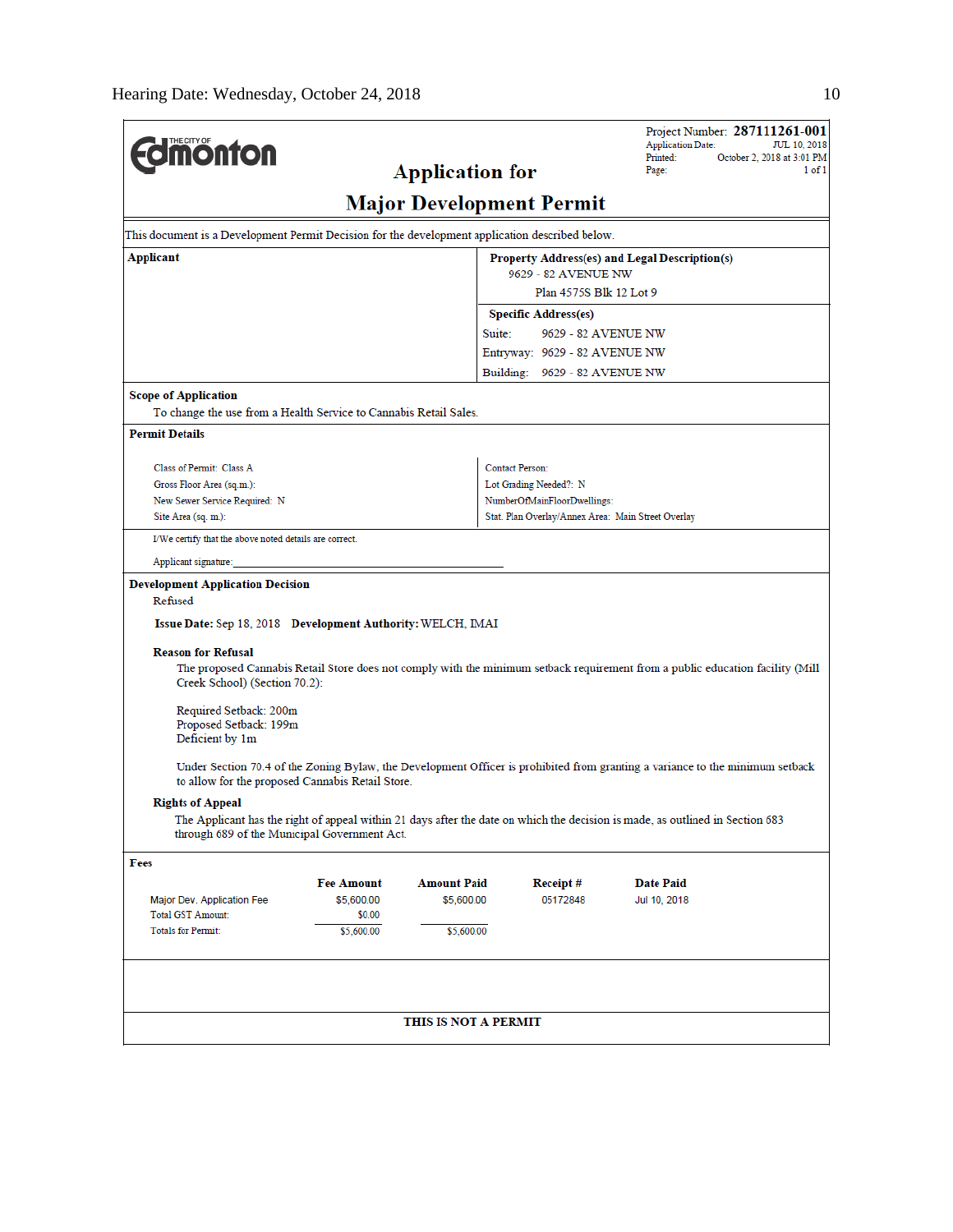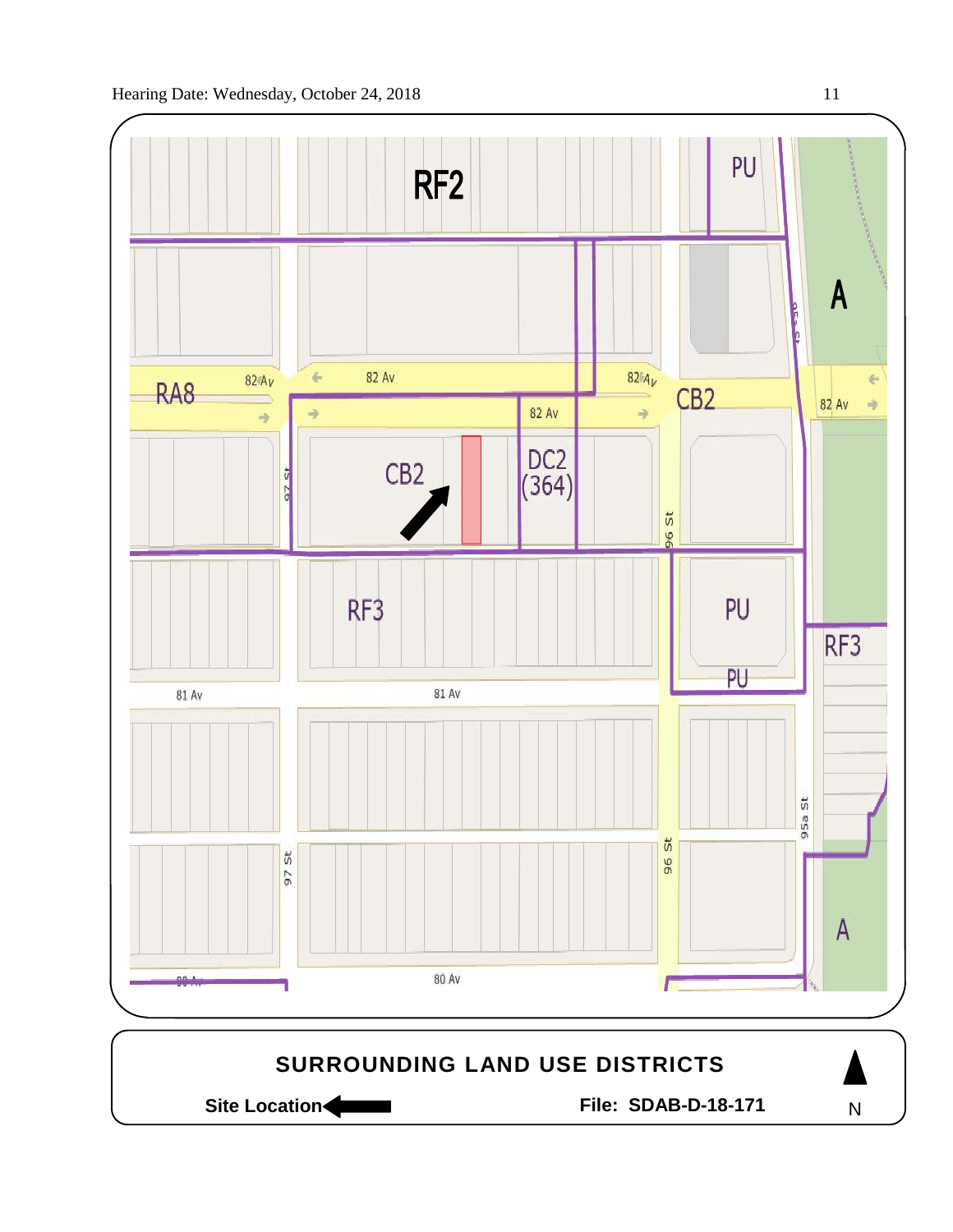| AN ALLEAL FROM THE DECISION OF THE DEVELOI MENT OFFICER |                                                                                    |  |  |  |
|---------------------------------------------------------|------------------------------------------------------------------------------------|--|--|--|
| <b>APPELLANT:</b>                                       |                                                                                    |  |  |  |
| <b>APPLICATION NO.:</b>                                 | 258185317-005                                                                      |  |  |  |
| APPLICATION TO:                                         | Construct exterior alterations to a Single<br>Detached House (additional driveway) |  |  |  |
| DECISION OF THE<br>DEVELOPMENT AUTHORITY:               | Refused                                                                            |  |  |  |
| <b>DECISION DATE:</b>                                   | September 25, 2018                                                                 |  |  |  |
| $\overline{DATE}$ OF APPEAL:                            | September 25, 2018                                                                 |  |  |  |
| <b>MUNICIPAL DESCRIPTION</b><br>OF SUBJECT PROPERTY:    | 4131 - Cameron Heights Point NW                                                    |  |  |  |
| <b>LEGAL DESCRIPTION:</b>                               | Plan 1424124 Blk 14 Lot 91                                                         |  |  |  |
| ZONE:                                                   | RSL-Residential Small Lot Zone                                                     |  |  |  |
| <b>OVERLAY:</b>                                         | N/A                                                                                |  |  |  |
| <b>STATUTORY PLAN:</b>                                  | Neighbourhood<br>Heights<br>Cameron<br>Structure Plan                              |  |  |  |
|                                                         |                                                                                    |  |  |  |

AN APPEAL FROM THE DECISION OF THE DEVELOPMENT OFFICER

## *Grounds for Appeal*

The Appellant provided the following reasons for appealing the decision of the Development Authority:

> We are asking for a second driveway to service our third garage door on the front of the house (other two doors are for side drive access). The city approved the house plans with the door on the front and there are other houses in the neighborhood (5 houses down) with two driveways (same as we are asking for). The city's suggestion was to access the garage door from the side driveway and just pour concrete across for access. This will look much worse and will take up much more landscape area then adding the second driveway would. There are also other driveways in the neighborhoodtriple door front garages that have a driveway width greater than the two driveways that we are proposing put together. This is a new bylaw that changed multiple times over the past 3 years so it is obvious that it needs some exceptions.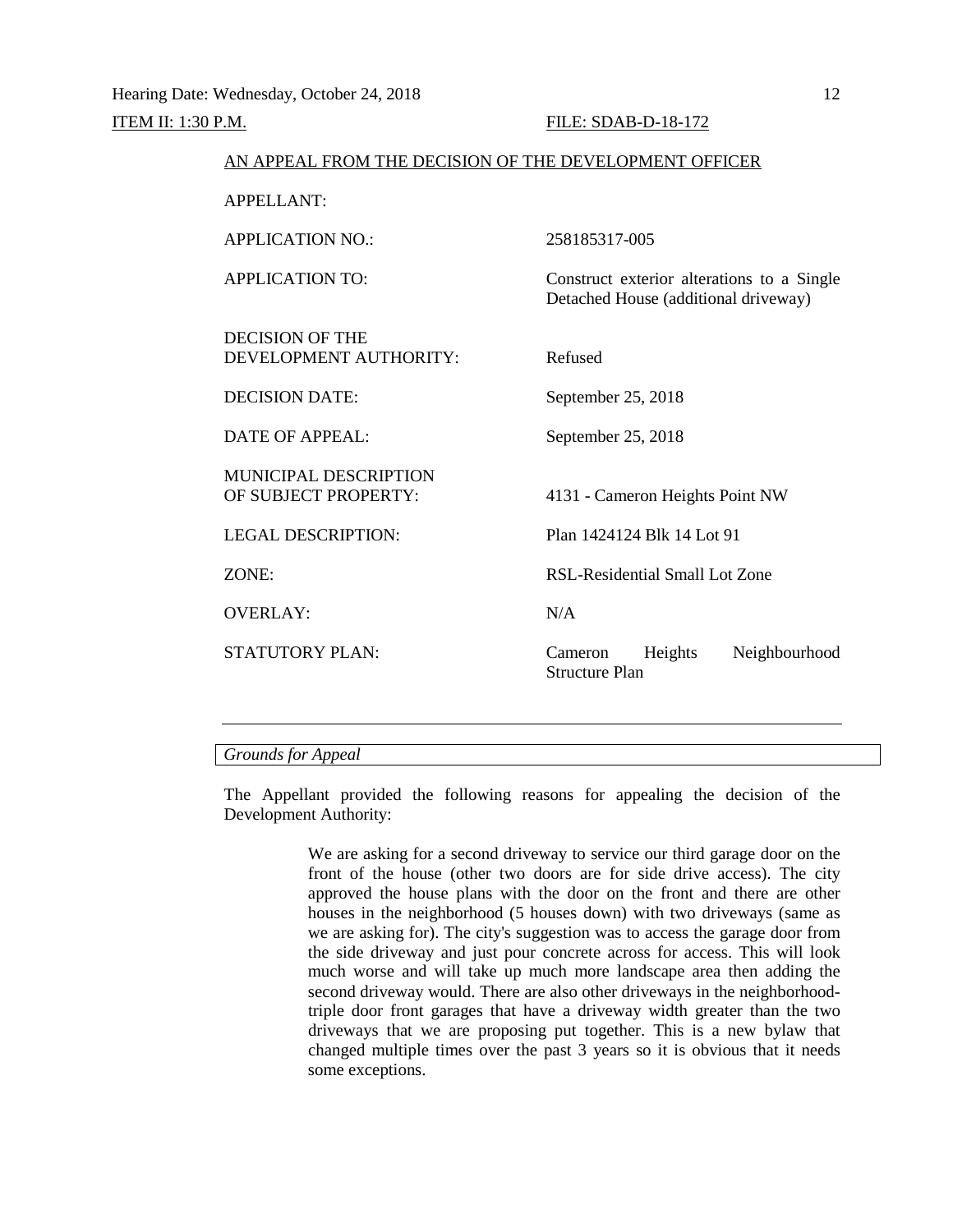#### *General Matters*

#### **Appeal Information:**

The *Municipal Government Act*, RSA 2000, c M-26 states the following:

### **Grounds for Appeal**

**685(1)** If a development authority

- (a) fails or refuses to issue a development permit to a person,
- (b) issues a development permit subject to conditions, or
- (c) issues an order under section 645,

the person applying for the permit or affected by the order under section 645 may appeal to the subdivision and development appeal board.

#### **Appeals**

**686(1)** A development appeal to a subdivision and development appeal board is commenced by filing a notice of the appeal, containing reasons, with the board,

- (a) in the case of an appeal made by a person referred to in section  $685(1)$ 
	- (i) with respect to an application for a development permit,
		- (A) within 21 days after the date on which the written decision is given under section 642,

## **Hearing and Decision**

**687(3)** In determining an appeal, the subdivision and development appeal board

- …
- (a.1) must comply with the land use policies;
- (a.2) subject to section 638, must comply with any applicable statutory plans;
- (a.3) subject to clause (a.4) and (d), must comply with any land use bylaw in effect;

…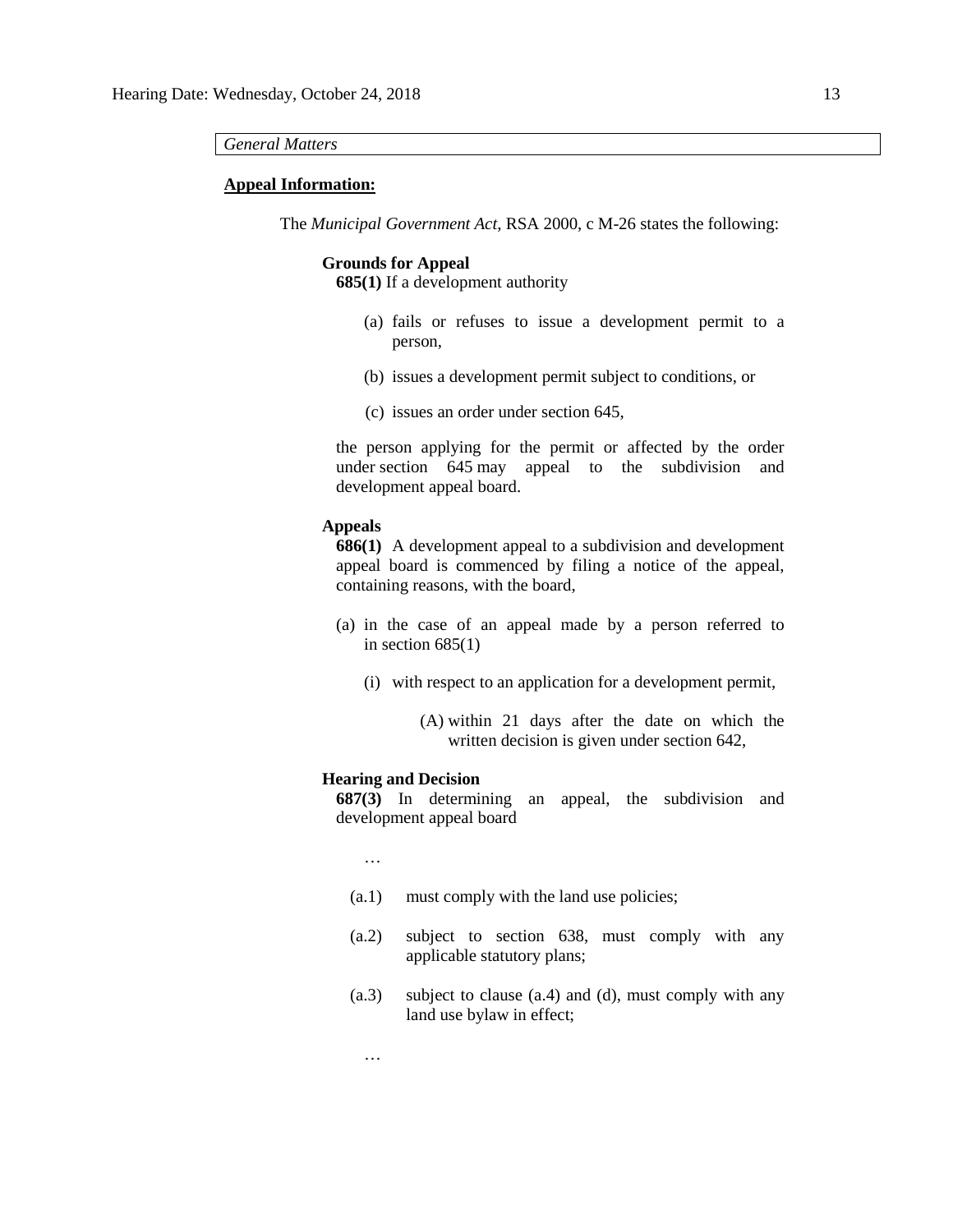- (c) may confirm, revoke or vary the order, decision or development permit or any condition attached to any of them or make or substitute an order, decision or permit of its own;
- (d) may make an order or decision or issue or confirm the issue of a development permit even though the proposed development does not comply with the land use bylaw if, in its opinion,
	- (i) the proposed development would not
		- (A) unduly interfere with the amenities of the neighbourhood, or
		- (B) materially interfere with or affect the use, enjoyment or value of neighbouring parcels of land,
	- and
	- (ii) the proposed development conforms with the use prescribed for that land or building in the land use bylaw.

### **General Provisions from the** *Edmonton Zoning Bylaw:*

Section 115.2(5) states a **Single Detached House** is a **Permitted Use** in the (RSL) Residential Small Lot Zone**.**

Under Section 7.2(8), **Single Detached House** means development consisting of a building containing only one Dwelling, which is separate from any other Dwelling or building. Where a Secondary Suite is a Permitted or Discretionary Use in a Zone, a building which contains Single Detached Housing may also contain a Secondary Suite. This Use includes Mobile Homes which conform to Section 78 of this Bylaw.

Section 115.1 states that the **General Purpose** of the **(RSL) Residential Small Lot Zone**  is to provide for smaller lot Single Detached Housing with attached Garages in a suburban setting that provides the opportunity for the more efficient utilization of undeveloped suburban areas and includes the opportunity for Secondary Suites and Garden Suites.

Under section 6.1, **Accessory** means "when used to describe a Use or building, a Use or building naturally or normally incidental, subordinate, and devoted to the principal Use or building, and located on the same lot or Site."

Under section 6.1, **Driveway** means "an area that provides access for vehicles from a public or private roadway to a Garage or Parking Area and does not include a Walkway."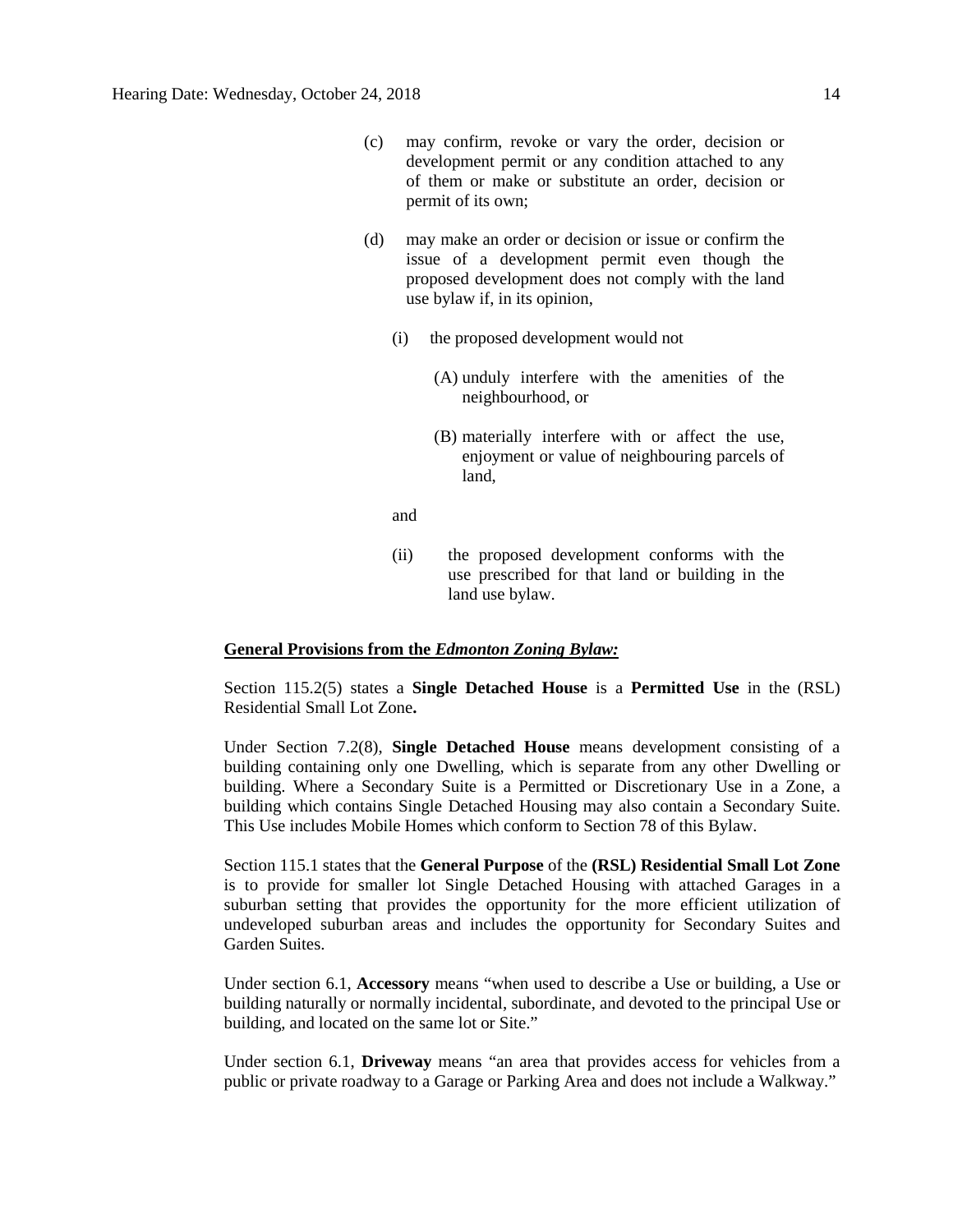Under section 6.1, **Front Yard** means:

the portion of a Site abutting the Front Lot Line extending across the full width of the Site, situated between the Front Lot Line and the nearest wall of the principal building, not including projections.



Under section 6.1, **Garage** means "an Accessory building, or part of a principal building designed and used primarily for the storage of motor vehicles and includes a carport."

Under section 6.1, **Parking Area** means "an area that is used for the parking of vehicles. A Parking Area is comprised of one or more parking spaces, and includes a parking pad, but does not include a Driveway."

Under section 6.1, **Walkway** means "a path for pedestrian circulation that cannot be used for vehicular parking."

*Off-street Parking and Loading Regulations*

Section 54.1(4) states:

The Front Yard of any ground level Dwelling in any Residential Zone, or in the case of a corner Site, either the Front Yard or the flanking Side Yard in any Residential Zone, may include a maximum of one Driveway. The Driveway shall:

- a. lead directly from the roadway to the Garage or Parking Area;
- b. for a Garage or Parking Area with one parking space, have a maximum width of [4.3 m,](javascript:void(0);) or the width of the Garage or Parking Area, whichever is the lesser;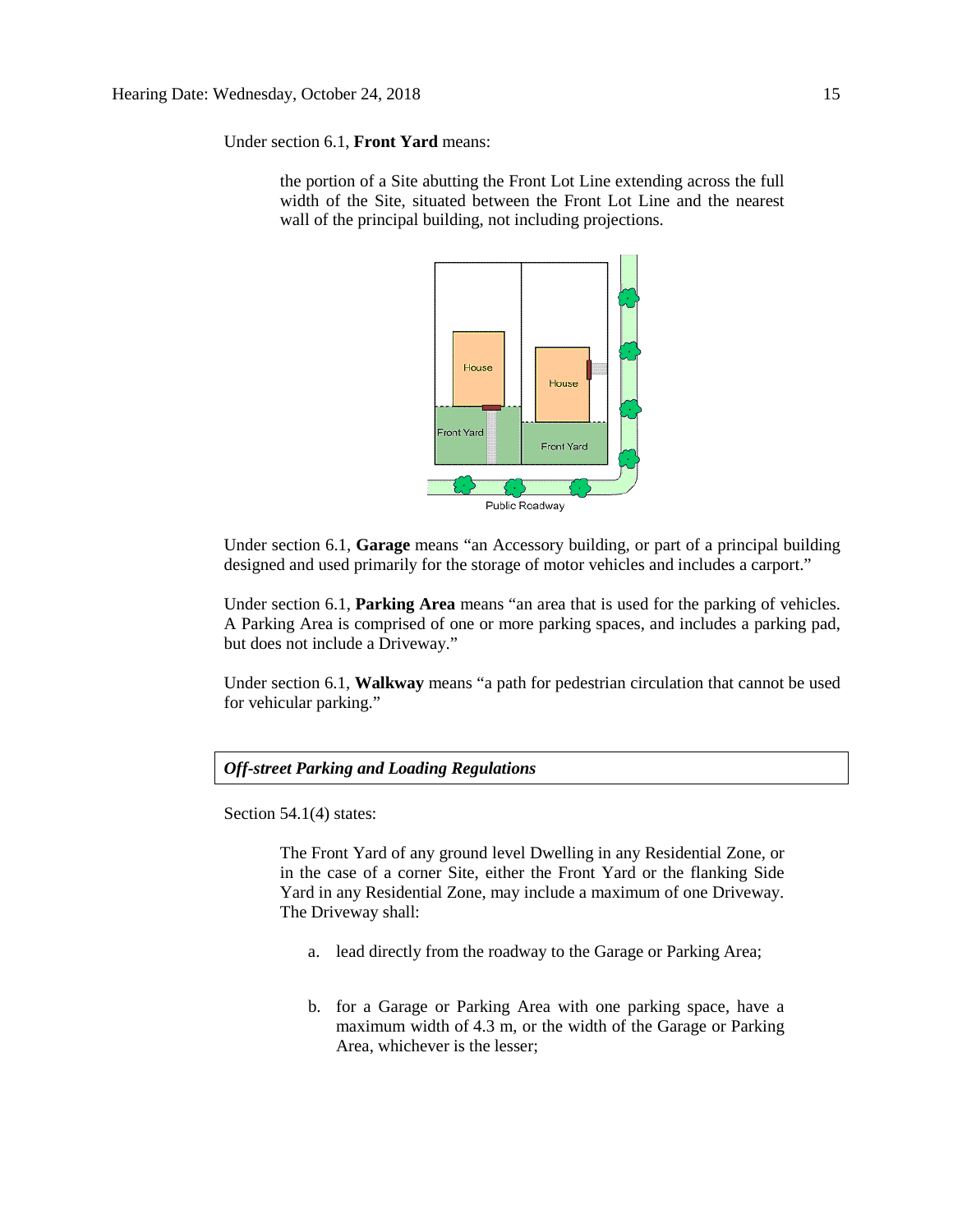c. For a Garage or Parking Area with two or more parking spaces, have a maximum width that shall be calculated as the product of [3.7 m](javascript:void(0);) multiplied by the total number of adjacent side-by-side parking spaces contained within the Garage or Parking Area, or the width of the Garage or Parking Area, whichever is the lesser; and

d. …

## **Development Officer's Determination**

The Front Yard of any ground level Dwelling in any Residential Zone, may include a maximum of one Driveway. (Reference Section 54.1(4))

## Notice to Applicant/Appellant

Provincial legislation requires that the Subdivision and Development Appeal Board issue its official decision in writing within fifteen days of the conclusion of the hearing.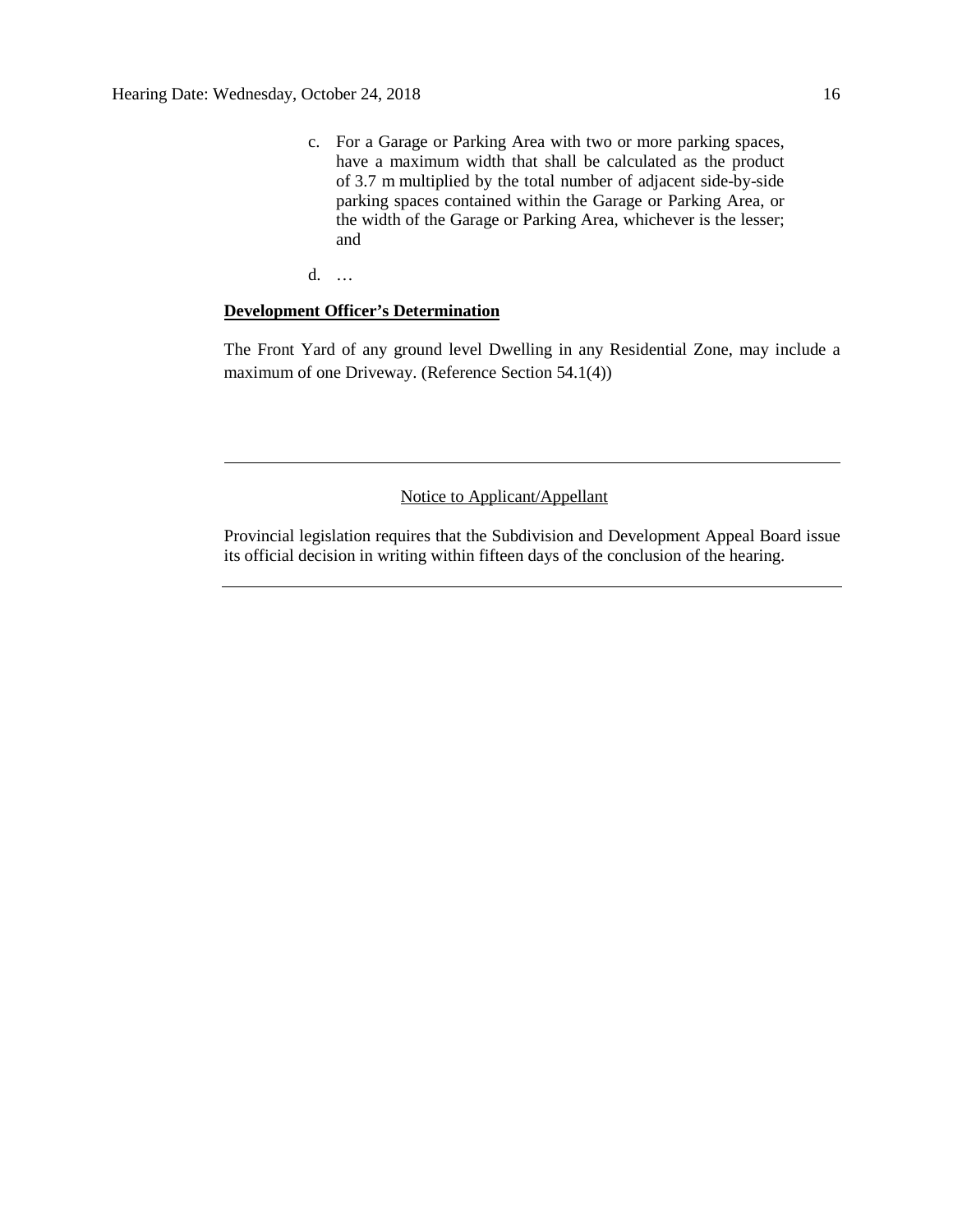| <b><i><u><u><b>MONTON</b></u></u></i></b>                                                       |                                                              |                      |                                 | Project Number: 258185317-005<br><b>Application Date:</b><br>AUG 16, 2018                                                     |  |  |
|-------------------------------------------------------------------------------------------------|--------------------------------------------------------------|----------------------|---------------------------------|-------------------------------------------------------------------------------------------------------------------------------|--|--|
|                                                                                                 | Printed:<br>September 26, 2018 at 9:13 AM<br>Page:<br>1 of 1 |                      |                                 |                                                                                                                               |  |  |
|                                                                                                 |                                                              |                      | <b>Minor Development Permit</b> |                                                                                                                               |  |  |
| This document is a Development Permit Decision for the development application described below. |                                                              |                      |                                 |                                                                                                                               |  |  |
| Applicant                                                                                       |                                                              |                      |                                 | Property Address(es) and Legal Description(s)<br>4131 - CAMERON HEIGHTS POINT NW                                              |  |  |
|                                                                                                 |                                                              |                      | Plan 1424124 Blk 14 Lot 91      |                                                                                                                               |  |  |
|                                                                                                 |                                                              |                      |                                 |                                                                                                                               |  |  |
|                                                                                                 |                                                              |                      |                                 |                                                                                                                               |  |  |
|                                                                                                 |                                                              |                      |                                 |                                                                                                                               |  |  |
| <b>Scope of Application</b>                                                                     |                                                              |                      |                                 |                                                                                                                               |  |  |
| To construct exterior alterations to a Single Detached House (additional driveway).             |                                                              |                      |                                 |                                                                                                                               |  |  |
| <b>Permit Details</b>                                                                           |                                                              |                      |                                 |                                                                                                                               |  |  |
| # of Dwelling Units Add/Remove: 0                                                               |                                                              |                      | Class of Permit: Class B        |                                                                                                                               |  |  |
| Client File Reference Number:                                                                   |                                                              |                      | Lot Grading Needed?:            |                                                                                                                               |  |  |
| Minor Dev. Application Fee: Exterior Alterations (Res.)                                         |                                                              |                      | New Sewer Service Required: Y   |                                                                                                                               |  |  |
| Secondary Suite Included ?: N                                                                   |                                                              |                      | Stat. Plan Overlay/Annex Area:  |                                                                                                                               |  |  |
| I/We certify that the above noted details are correct.                                          |                                                              |                      |                                 |                                                                                                                               |  |  |
| Applicant signature:                                                                            |                                                              |                      |                                 |                                                                                                                               |  |  |
| <b>Development Application Decision</b><br>Refused                                              |                                                              |                      |                                 |                                                                                                                               |  |  |
| Issue Date: Sep 25, 2018 Development Authority: FOLKMAN, JEREMY                                 |                                                              |                      |                                 |                                                                                                                               |  |  |
|                                                                                                 |                                                              |                      |                                 |                                                                                                                               |  |  |
| <b>Reason for Refusal</b><br>Section $54.1(4)$ )                                                |                                                              |                      |                                 | The Front Yard of any ground level Dwelling in any Residential Zone, may include a maximum of one Driveway. (Reference        |  |  |
| <b>Rights of Appeal</b>                                                                         |                                                              |                      |                                 |                                                                                                                               |  |  |
| through 689 of the Municipal Government Act.                                                    |                                                              |                      |                                 | The Applicant has the right of appeal within 21 days after the date on which the decision is made, as outlined in Section 683 |  |  |
| Fees                                                                                            |                                                              |                      |                                 |                                                                                                                               |  |  |
|                                                                                                 | <b>Fee Amount</b>                                            | <b>Amount Paid</b>   | Receipt#                        | <b>Date Paid</b>                                                                                                              |  |  |
| Dev. Application Fee                                                                            | \$170.00                                                     | \$170.00             | 05271373                        | Aug 20, 2018                                                                                                                  |  |  |
| <b>Total GST Amount:</b><br><b>Totals for Permit:</b>                                           | \$0.00<br>\$170.00                                           | \$170.00             |                                 |                                                                                                                               |  |  |
|                                                                                                 |                                                              |                      |                                 |                                                                                                                               |  |  |
|                                                                                                 |                                                              |                      |                                 |                                                                                                                               |  |  |
|                                                                                                 |                                                              |                      |                                 |                                                                                                                               |  |  |
|                                                                                                 |                                                              |                      |                                 |                                                                                                                               |  |  |
|                                                                                                 |                                                              |                      |                                 |                                                                                                                               |  |  |
|                                                                                                 |                                                              |                      |                                 |                                                                                                                               |  |  |
|                                                                                                 |                                                              |                      |                                 |                                                                                                                               |  |  |
|                                                                                                 |                                                              |                      |                                 |                                                                                                                               |  |  |
|                                                                                                 |                                                              | THIS IS NOT A PERMIT |                                 |                                                                                                                               |  |  |
|                                                                                                 |                                                              |                      |                                 |                                                                                                                               |  |  |